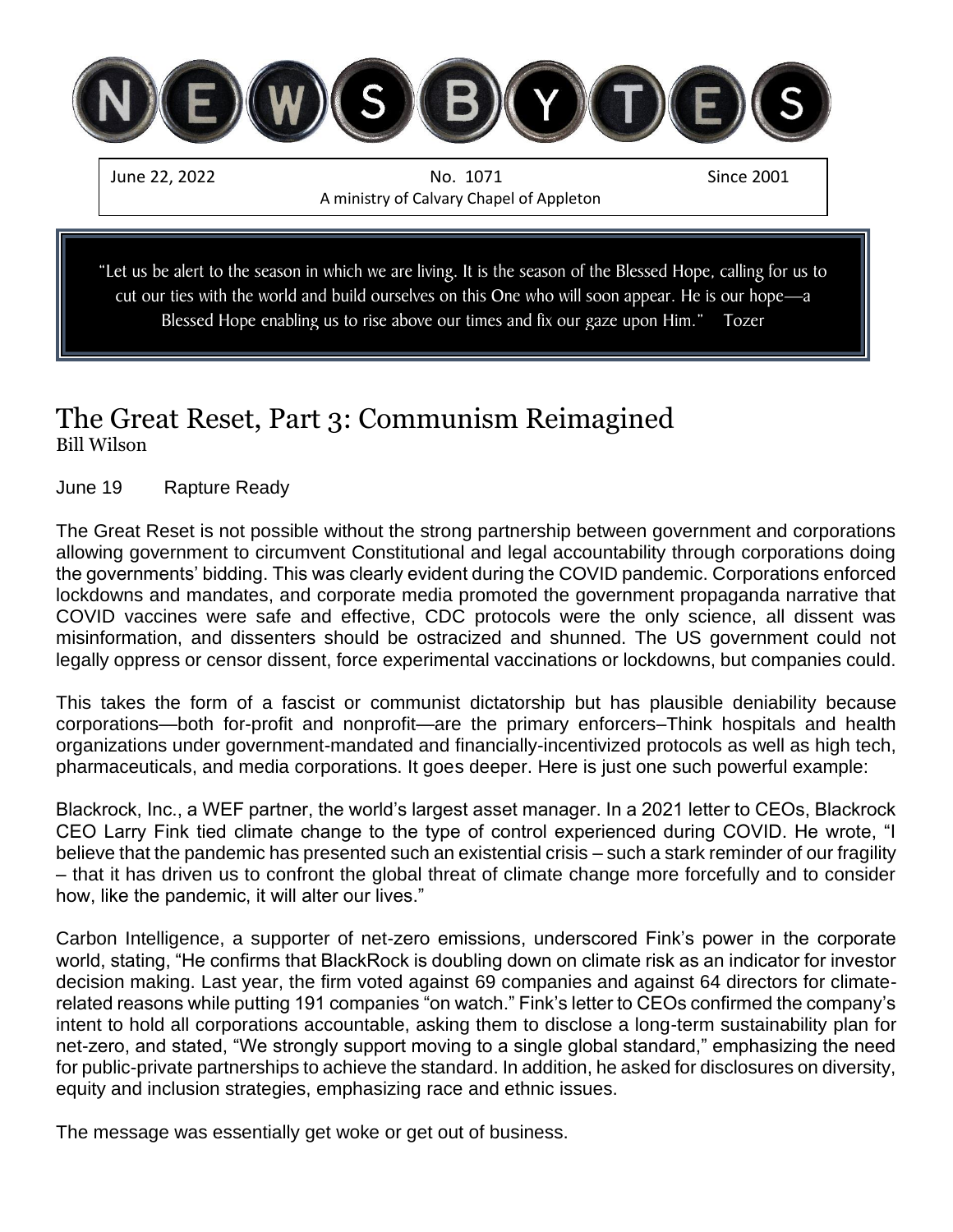Fink's letter echoes what WEF's Schwab writes in his book "COVID-19: The Great Reset," "…every country, from the United States to China, must participate, and every industry, from oil and gas to tech, must be transformed." Chief Academic Officer for American Scholars, Michael Rectenwald, observes: "The Great Reset's corporate stakeholder model overlaps with its governance and geopolitical model: states and favored corporations are combined in public-private partnerships and together have control of governance…. As such, corporations become what I have called "governmentalities"—otherwise private organizations wielded as state apparatuses, with no obligation to answer to pesky voters."

This is how these usurpers have already reset the world at your expense.

Christ said in Matthew 24:4, "Take heed that no man deceive you."

Part 4:the hierarchy of issues the Great Reset has designed to eliminate your freedoms.

Sources:

https://www.blackrock.com/corporate/investor-relations/2021-larry-fink-ceo-letter

https://carbon.ci/news/larry-fink-letter-2021/#:~:text=BlackRock's%20CEO%20and%20Chairman%2C%20Larry%20Fink's%2C%202021%2 0letter,to%20net%20zero%20or%20risk%20facing%20the%20consequences.

https://www.weforum.org/great-reset

<https://imprimis.hillsdale.edu/what-is-the-great-reset/>

### Russia Expresses 'Serious Concern' Over Alleged Israeli [S](https://www.facebook.com/sharer.php?u=https%3A%2F%2Fharbingersdaily.com%2Frussia-expresses-serious-concern-over-alleged-israeli-strikes-in-damascus-syria%2F)trikes In Damascus, Syria



tide in Assad's favor against insurgents.

Unidentified aircraft [fired missiles](https://harbingersdaily.com/israel-reportedly-fires-missiles-from-the-golan-striking-hezbollah-iranian-targets-near-damascus/) at the Damascus International Airport a week ago, causing the suspension of all incoming and outgoing flights until further notice.

The regime of Syrian President Bashar al-Assad has accused Israel of responsibility for the attack. The Kremlin, one of Assad's most powerful allies, has been militarily involved in the Syrian Civil War since 2015 to help turn the

Russia's Deputy Foreign Minister Mikhail Bogdanov met with Israeli Ambassador Alexander Ben Zvi in Moscow to discuss the strikes, which he clearly blamed on the Jewish State.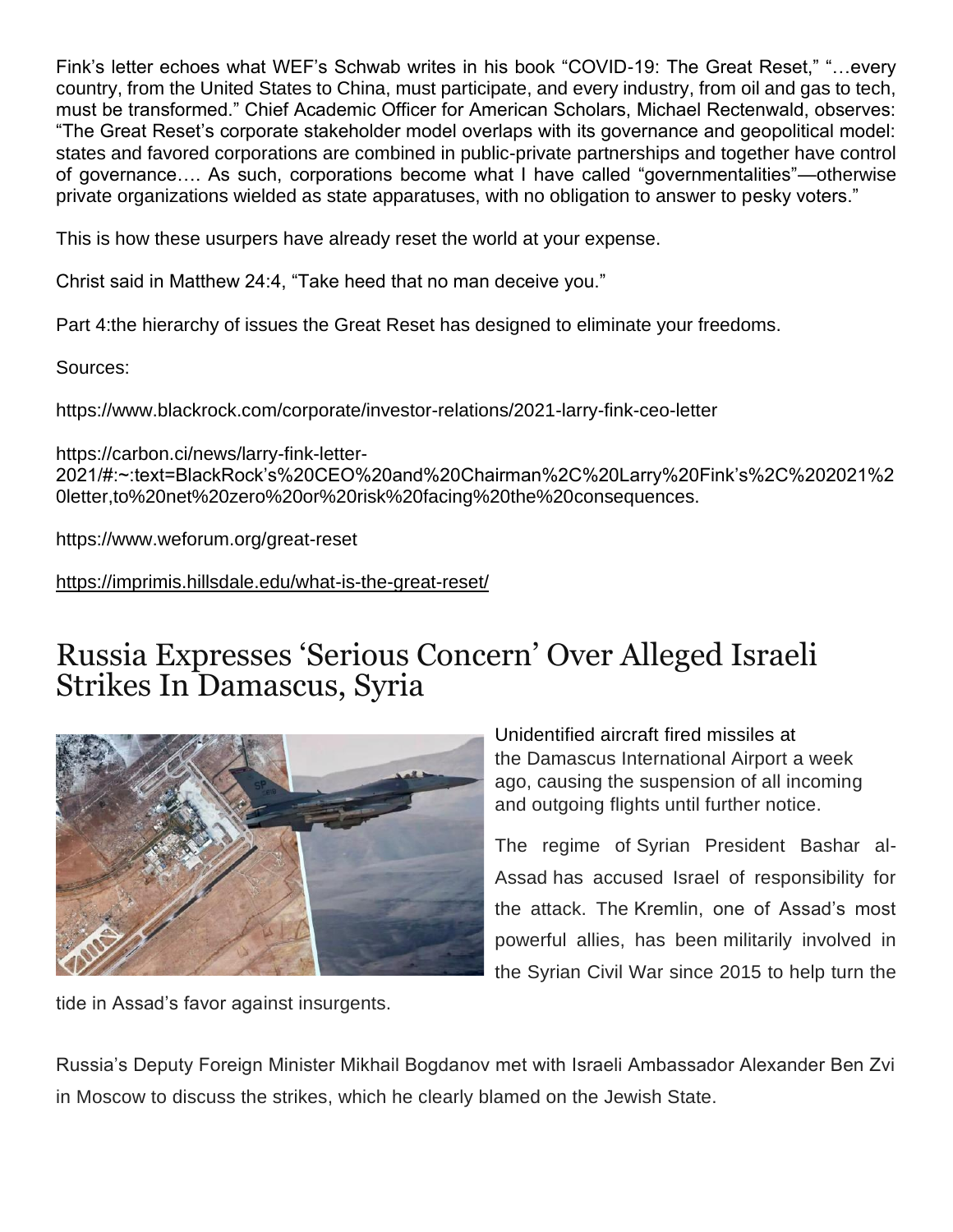"Serious concern was again expressed over the June 10 Israeli air force attack on the civilian airport of Damascus, which damaged the runway, navigation equipment and buildings, and disrupted international civilian air traffic," said a Russian Foreign Ministry after the meeting.

After being informed that "the justification received from the Israeli side regarding the strike" was "unconvincing," the statement underscored that ["Moscow](https://www.tv7israelnews.com/russia-reportedly-helping-iran-avoid-israeli-airstrikes-in-syria/) expected additional clarification."

The two countries establisheda ["deconfliction mechanism"](https://www.tv7israelnews.com/israel-russia-to-upgrade-security-coordination/) to prevent inadvertent clashes between their militaries in Syria amid frequent alleged IDF strikes against Iranian deployments and [arms](https://www.tv7israelnews.com/idf-reportedly-strikes-hezbollah-weapons-convoy/)  [transfers to its proxies](https://www.tv7israelnews.com/idf-reportedly-strikes-hezbollah-weapons-convoy/) in the neighboring Arab Republic.

An Israeli military spokesperson declined to comment on the 10 June strike, but Jerusalem has previously acknowledged an ongoing campaign against Iranian-linked targets in Syria, where Tehranbacked forces, including [Lebanon's Hezbollah terror organization,](https://www.tv7israelnews.com/nasrallah-hezbollah-has-100000-fighters/) have deployed to help Assad.

According to the Syrian Observatory for Human Rights (SOHR), the Israeli attack [had targeted](https://www.tv7israelnews.com/israel-targets-an-iranian-weapons-cache-in-damascus-international-airport/)  ["warehouses of Iranian militias" near the airport.](https://www.tv7israelnews.com/israel-targets-an-iranian-weapons-cache-in-damascus-international-airport/)

[Iranian Foreign Minister Hossein](https://www.tv7israelnews.com/iran-russia-china-begin-joint-naval-drill/) Amirabdollahian condemned the attack as a "clear violation of Syria's sovereignty and territorial integrity… (and) contrary to international law and human principles" during a telephone call with his Syrian counterpart Faisal Mekdad, according to the Islamic Republic's official media.

Israel, whose main ally is the United States, [condemned Russia's 24 February invasion of Ukraine](https://www.tv7israelnews.com/israel-condemns-russian-attack-on-ukraine/) as "a serious violation of international order," but has since remained largely muted on Moscow's actions.

When asked about prospects for [continued coordination with Russia over Syria,](https://www.tv7israelnews.com/realpolitik-should-guide-israeli-russian-relations/) the Israeli Defense Forces underscored that it "will act when needed to counter threats, defend the people of Israel and our sovereignty."

# **TV7** ISRAEL

Israel has carried out numerous strikes in the region of Damascus and elsewhere, working to prevent the transfer of weapons and an Iranian foothold in the Syrian country, which borders the Jewish State to the north.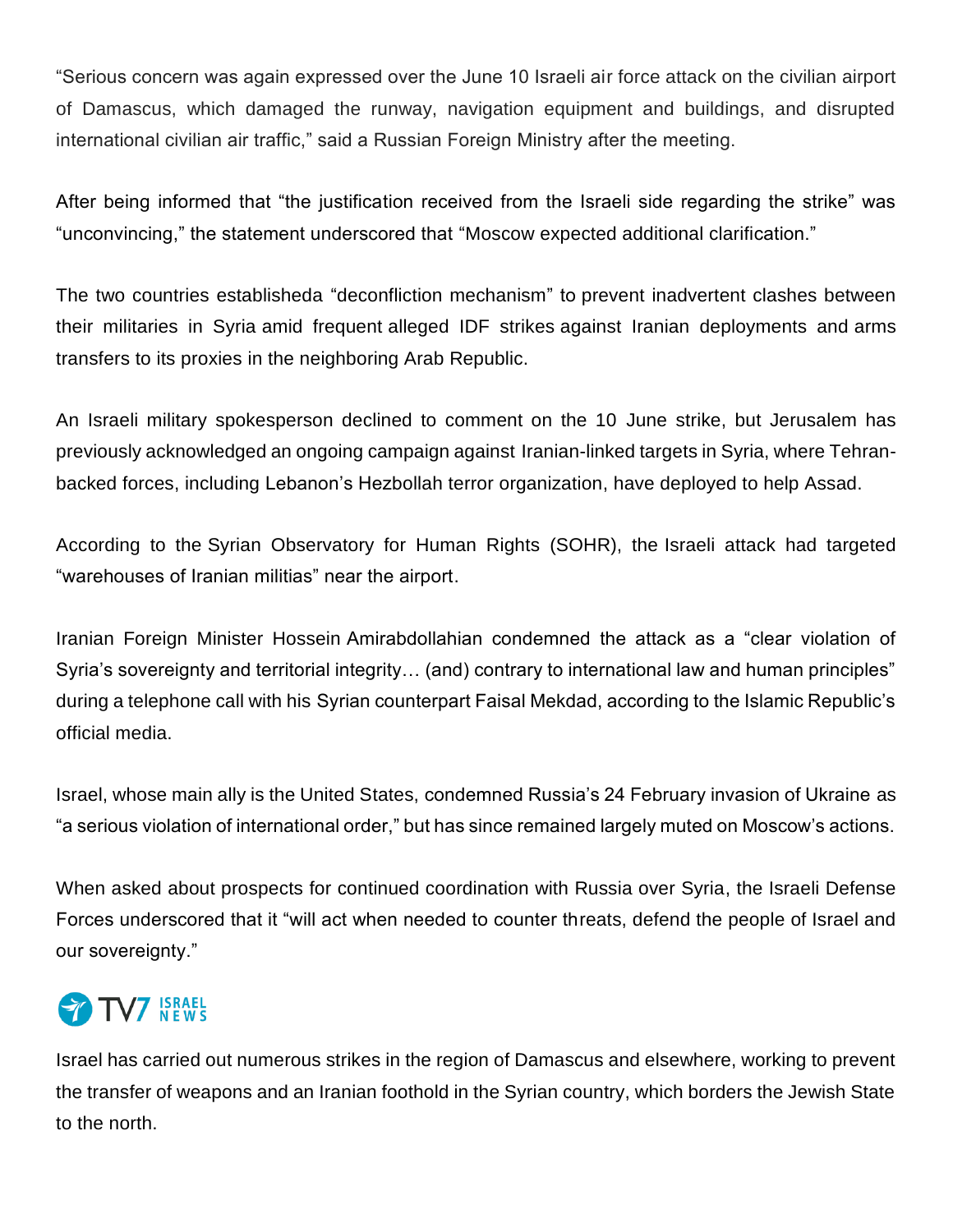The urgency to prevent an Iranian presence in the region has only been heightened as the Islamic Republic, which is brazenly vocal in its desire to obliterate Israel, inches closer to obtaining a nuclear weapon.

Although many may simply view Israeli strikes in Syria as a regular occurrence in the region, Christians take particular notice when discussing military actions in the country's capital. That is because Damascus, which is the longest continually inhabited city in the world, has its future end detailed in Scripture.

[Jack Hibbs,](https://harbingersdaily.com/author/jackhibbs/) the senior pastor of Calvary Chapel Chino Hills, during the last Israel strike near Damascus on May 21st, [explained](https://www.facebook.com/RealJackHibbs/posts/pfbid0242gENgwKqxPuusfuDCPGQ9o2n7bkce4jCK5ovgZVAo5nFKDDCpZF8LWcJ8dvY2HYl?__cft__%5b0%5d=AZVsiJnMrIjfCKgfRCTIvu3dTCsNfUuPlYczXTSEvyKDJ-N2rWzU5N7gwMXX9h-NGGULgj-2hEAniQBVu2M2C-1Hf4oYCxT8bblWycJl3XoBORBolckOUaVDnqSKQHqvHJ5nDox-YuQWcNpVpZiMarAj&__tn__=%2CO%2CP-y-R) the city's Biblical significance.

"For those of us who know our Bibles, it's always an attention-getter whenever we hear about Damascus being involved in any form of warfare," Hibbs described. "The book of Isaiah chapter 17 tells us that there will be an utter and total devastation that comes to the city of Damascus."

[Isaiah 17:1](https://biblia.com/bible/kjv1900/Isa%2017.1) reads, "The burden of Damascus. Behold, Damascus is taken away from being a city, and it shall be a ruinous heap."

"With all that's going on in the world right now, keep your eye on the news with your Bible open," Pastor Hibbs underscored. "It may be that such an event will trigger either a regional or world war…"

According to Hibbs and many other Bible Prophecy students, Damascus's future destruction may also be the catalyst for "the [Ezekiel 38](https://www.biblegateway.com/passage/?search=Ezekiel+38-39&version=KJV) battle" in-which **Russia, Iran, Turkey, and others** come together from the north, with weaponry supplied by Russia, to attack the Jewish State.



## Remember 2008? Another Terrifying Housing Crash Is Now In Progress

It is often said that those that refuse to learn from history are doomed to repeat it. More than a decade ago, the Federal Reserve created the most epic housing bubble in American history and everyone was happy until 2008 came along.

The economy slowed down, home prices crashed and the ensuing chaos on Wall Street spawned an endless series of movies, television specials and documentaries. But instead of learning our lessons, we did it again.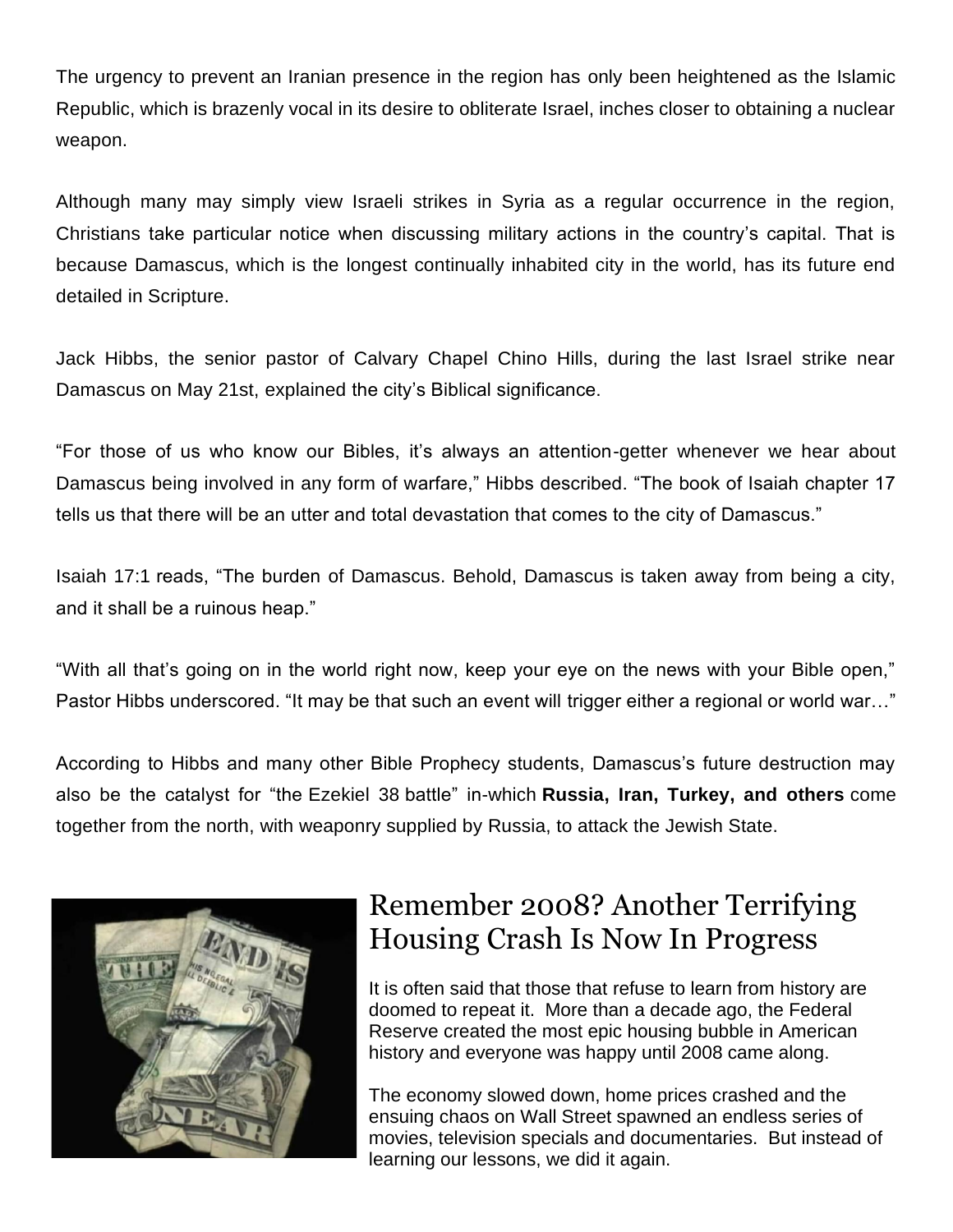The Federal Reserve created an even larger housing bubble, and I have been relentlessly warning that it would inevitably burst. Now home sales have fallen for six months in a row and prices are crashing again. In fact, in some parts of the country we have already seen prices plunge by as much as 20 percent...

Property prices have fallen by up to 20 percent across parts of the US as buyers shun the market amid 'Bidenflation' and spiking interest rates.

Asking prices have plummeted by up to \$400,000 in wealthy areas while poorer neighborhoods have seen house values nosedive by as much as \$115,000.

Do you remember last time around when millions of homeowners ended up "underwater" on their mortgages?

If we continue on this current trajectory, it is going to happen again.

Last year at this time, the housing market was extremely hot, but now a new report from Redfin is telling us that things have dramatically changed...

A May study by Redfin found that about 19 percent of sellers dropped the prices on their homes in a four week period between April and May. The outlet said that the report indicated an end to the country's pandemic-era housing boom.

Their report found that Google searches for 'homes for sale' were down 13 percent from the same time last year.

It also found that requests for home tours were down 12 percent, and that mortgage applications dropped 16 percent from a year prior.

And the higher mortgage rates go, the worse things are going to get.

Unfortunately, mortgage rates are spiking at a rate that is absolutely breathtaking this month...

Mortgage rates jumped sharply this week, as fears of a potentially more aggressive rate hike from the Federal Reserve upset financial markets.

The average rate on the popular 30-year fixed mortgage rose 10 basis points to 6.28% Tuesday, according to Mortgage News Daily. That followed a 33 basis point jump Monday. The rate was 5.55% one week ago.

The last time we saw mortgage rates this high was during the last housing crash.

Unfortunately, they are only going to go higher because the Federal Reserve wants interest rates throughout our economy to rise in order to fight inflation.

But as I have warned repeatedly in recent months, a high rate environment is going to absolutely eviscerate the housing market. Already, higher rates have had a colossal impact on home affordability...

Higher home prices and rates have crushed home affordability.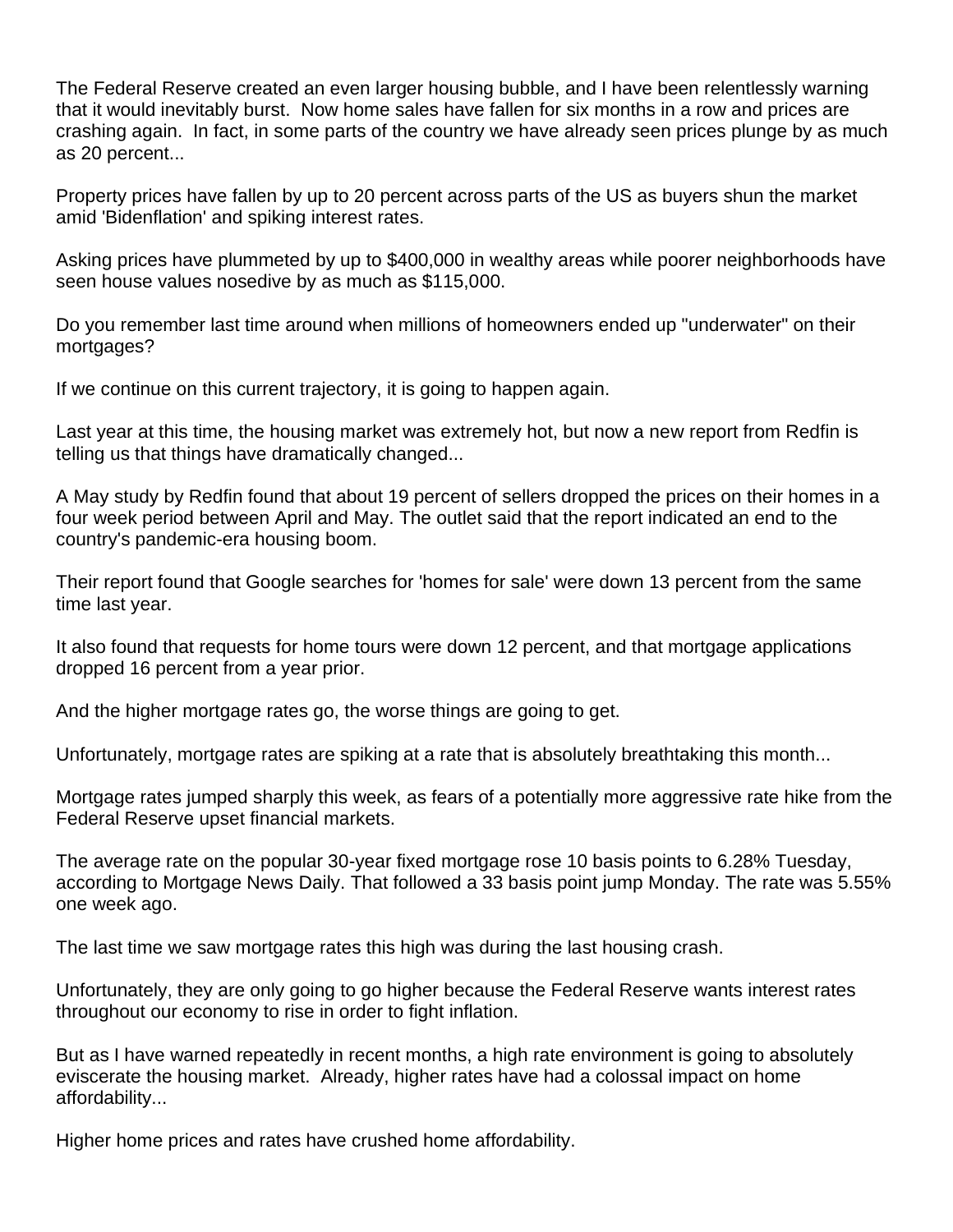For instance, on a \$400,000 home, with a 20% down payment, the monthly mortgage payment went from \$1,399 at the start of January to \$1,976 today, a difference of \$577. That does not include homeowners insurance nor property taxes.

It also does not include the fact that the home is about 20% more expensive than it was a year ago.

Vast multitudes of potential home buyers will be forced out of the market until home prices comes down dramatically.

If you are one of those people, you could try to rent a place while you wait, but apartment rents are 15 percent higher than they were a year ago...

A new report from Redfin shows that nationally listed rents for available apartments rose 15% from a year ago. And the median listed rent for an available apartment rose above \$2,000 a month for the first time.

Rents are up more than 30% in Austin, Seattle, and Cincinnati. In Los Angeles the median asking rent is \$3,400. Even in formerly affordable cities such as Nashville it's now \$2,140, up 32% from last year.

I am so thankful that Redfin gives us these numbers, but it turns out that Redfin is in deep trouble too.

In fact, Redfin just announced that they will be laying off 8 percent of their workers...

Real estate firms Redfin and Compass are laying off workers, as mortgage rates rise sharply and home sales drop.

In filings with the Securities and Exchange Commission, Compass announced a 10% cut to its workforce, and Redfin announced an 8% cut.

Shares of both companies fell Tuesday. Redfin's stock touched a new 52-week low.

So many of the exact same things that we witnessed back in 2008 are happening again.

The economy is slowing down.

Big corporations are starting to lay off workers.

Home prices are starting to collapse.

And there is a tremendous amount of pessimism about what is ahead. In fact, one new survey has found that small business owners are "feeling their gloomiest in nearly five decades"...

Small business owners in America are feeling their gloomiest in nearly five decades, a survey released Tuesday morning showed.

The National Federation of Independent Business (NFIB) said its gauge of businesses expecting better business conditions over the next six months fell to the worst reading in the 48-year history of the survey.

When things got really bad in 2008 and 2009, the Federal Reserve responded by pushing interest rates all the way to the floor, and that certainly helped.